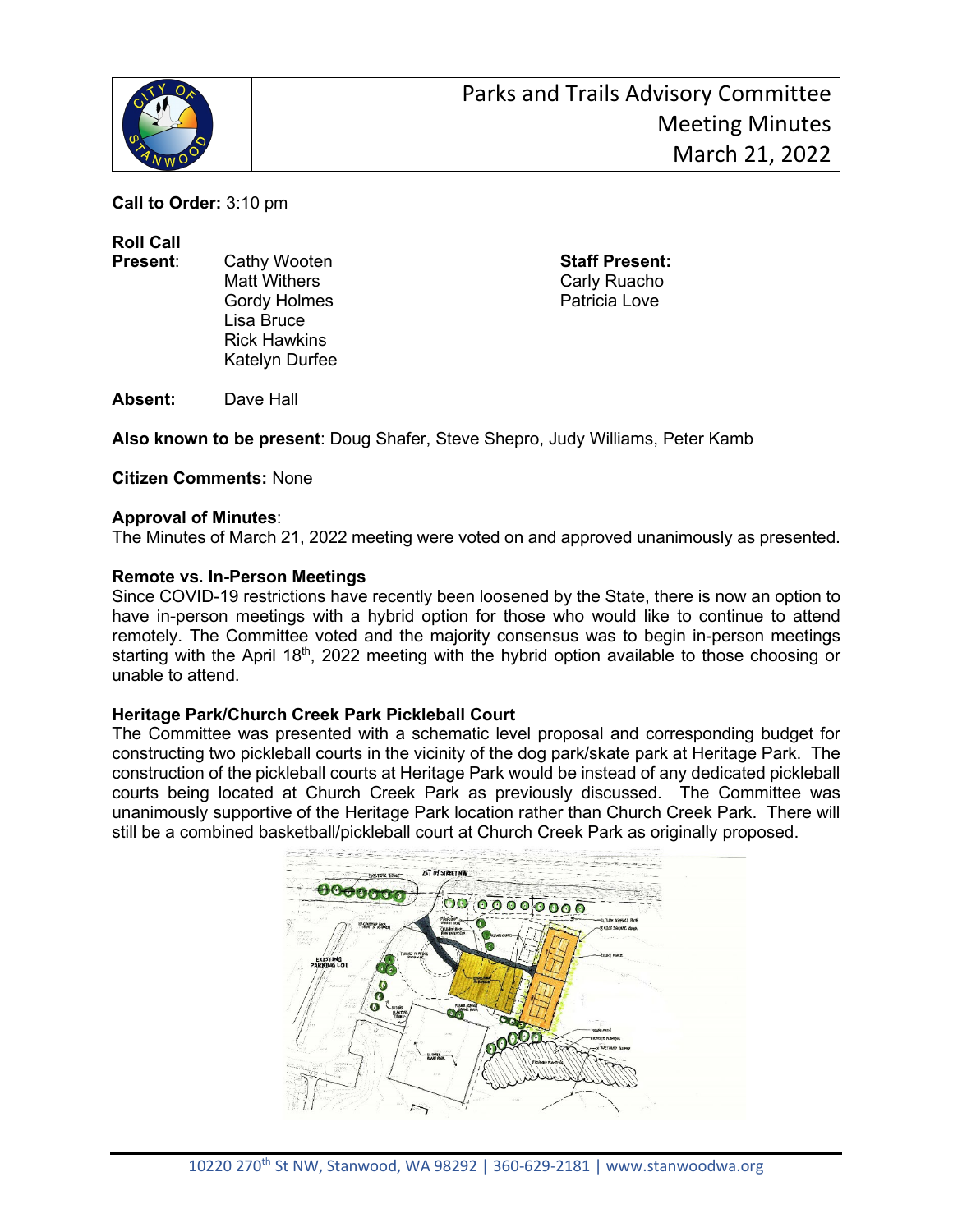

The Committee discussed moving the budget for pickleball courts from Church Creek Park to Heritage Park. Rick Hawkins made a motion, seconded by Cathy Wooten, to move the budgeted funds for pickleball courts from Church Creek Park to Heritage Park. The Committee voted unanimously in favor of moving the budget funds. A second motion was made by Cathy Wooten and seconded by Gordy Holmes to request that the City Council add an additional \$16,800.00 to the Heritage Park budget for fencing around the pickleball courts. The Committee voted unanimously to recommend to the Council to add funds to the budget for fencing. The Committee also discussed the desire to add wind screening to fencing around the courts could help reduce wind. It was also discussed that the pickleball community could potentially assist in obtaining benches for the courts.

#### Adopted Budget:

|         |                                                                                                           |                             | 2022 Church Creek Park Capital Projects |  |        |    |         |                                                            |  |  |  |  |  |
|---------|-----------------------------------------------------------------------------------------------------------|-----------------------------|-----------------------------------------|--|--------|----|---------|------------------------------------------------------------|--|--|--|--|--|
|         |                                                                                                           |                             |                                         |  |        |    |         |                                                            |  |  |  |  |  |
| Budget: | Ś.                                                                                                        | 444,000                     |                                         |  |        |    |         |                                                            |  |  |  |  |  |
|         |                                                                                                           |                             |                                         |  |        |    |         |                                                            |  |  |  |  |  |
|         |                                                                                                           |                             |                                         |  |        |    |         |                                                            |  |  |  |  |  |
|         |                                                                                                           | Task:                       |                                         |  |        |    |         | <b>Budget Estimat Description</b>                          |  |  |  |  |  |
|         |                                                                                                           |                             | Pickleball / Multipurpose Sports Court  |  |        | \$ |         | 130,000 Design & Build 1 Court                             |  |  |  |  |  |
|         | Tree Thinning: Entrance & 72nd Avenue<br>Trail Improvements / Interpretive Signs                          |                             |                                         |  |        |    |         | 10,000 Tree Trimming and Thinning                          |  |  |  |  |  |
|         |                                                                                                           |                             |                                         |  |        |    |         | 30,000 Brush Removal and Signs                             |  |  |  |  |  |
|         |                                                                                                           | <b>Ballfield Renovation</b> |                                         |  |        | \$ |         | 130,000 Design & Possible Reconstruction                   |  |  |  |  |  |
|         | Flag Pole Landscaping and Renovation<br>Renovate or Replace Picnic Shelter<br>Parking Lot Repair Analysis |                             |                                         |  |        |    |         | 10,000 Tree Removal by Arborist / Volunteer Planting Event |  |  |  |  |  |
|         |                                                                                                           |                             |                                         |  |        |    | 100.000 | Design and Replacement with New Tables                     |  |  |  |  |  |
|         |                                                                                                           |                             |                                         |  |        |    |         | 30,000 Analysis / Possible Design                          |  |  |  |  |  |
|         |                                                                                                           |                             |                                         |  | Total: | \$ | 440,000 |                                                            |  |  |  |  |  |
|         |                                                                                                           |                             |                                         |  |        |    |         |                                                            |  |  |  |  |  |

### Optional Budget:

|         | 2022 Church Creek Park Capital Projects |    |    |                                               |                                          |         |                                                            |  |  |  |  |  |
|---------|-----------------------------------------|----|----|-----------------------------------------------|------------------------------------------|---------|------------------------------------------------------------|--|--|--|--|--|
| Budget: | \$.<br>444,000                          |    |    |                                               |                                          |         |                                                            |  |  |  |  |  |
|         | Task:                                   |    |    |                                               |                                          |         | <b>Budget Estimate   Description</b>                       |  |  |  |  |  |
|         | Pickleball / Multipurpose Sports Court  | \$ |    | 130,000 Design & Build 1 Court                |                                          |         |                                                            |  |  |  |  |  |
|         | Tree Thinning: Entrance & 72nd Avenue   | \$ |    | 115,000 Tree Trimming and Thinning            |                                          |         |                                                            |  |  |  |  |  |
|         | Trail Improvements / Interpretive Signs |    |    |                                               | \$                                       |         | 30,000 Brush Removal and Signs                             |  |  |  |  |  |
|         | <b>Ballfield Renovation</b>             |    |    |                                               | \$                                       |         | 30,000 Design & Possible Reconstruction                    |  |  |  |  |  |
|         | Flag Pole Landscaping and Renovation    |    |    |                                               |                                          |         | 15,000 Tree Removal by Arborist / Volunteer Planting Event |  |  |  |  |  |
|         | Renovate or Replace Picnic Shelter      | \$ |    | 35,000 Design and Replacement with New Tables |                                          |         |                                                            |  |  |  |  |  |
|         | Parking Lot Repair Analysis             |    |    |                                               |                                          |         | Analysis / Possible Design                                 |  |  |  |  |  |
|         |                                         |    |    | Total:                                        | \$                                       | 355,000 |                                                            |  |  |  |  |  |
|         |                                         |    | \$ |                                               | (89,000) To Heritage Park for Pickleball |         |                                                            |  |  |  |  |  |
|         |                                         |    |    |                                               |                                          |         |                                                            |  |  |  |  |  |